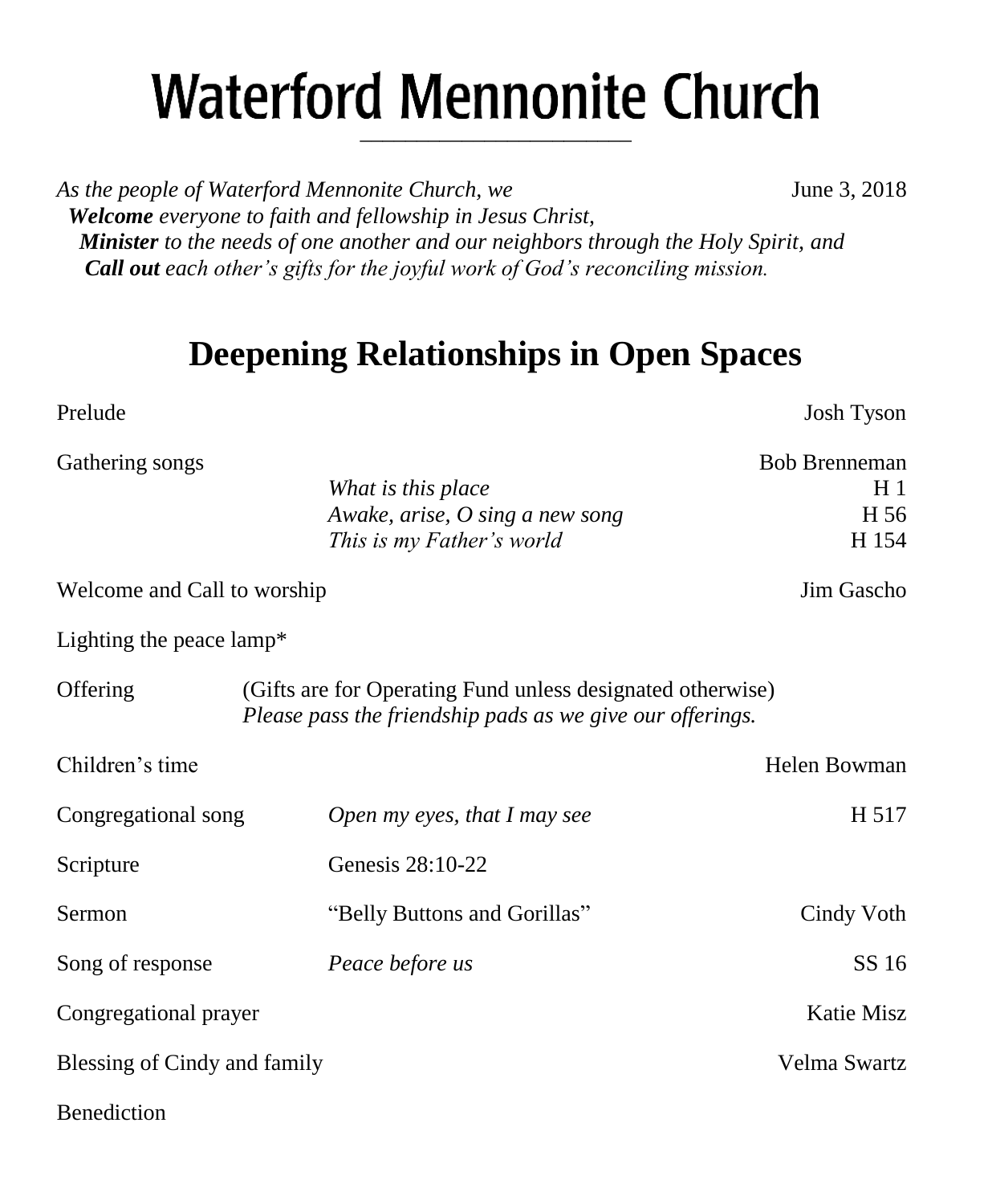H = *Hymnal: A Worship Book*; SJ = *Sing the Journey; SS = Sing the Story*

\*We light the peace lamp every Sunday to lament all unnecessary and violent loss of life around the world.

#### **Living Stream Worship: The services are live streamed at** [www.waterfordchurch.org](http://www.waterfordchurch.org/)

#### **Welcome Guests**

Large print copies of the bulletin and the hymnal and hearing aid systems are available from the ushers. Sermon boards for children are available at the back door; please pick one up as you enter. You are invited to bring infants through age two children to the nursery. Pick up the newsletter, *Buzz,* from the welcome kiosk in the foyer.

## **Welcome Team**

| Greeter/Hosts      | Dave & Karen Hostetler; Veronica Berkey                     |
|--------------------|-------------------------------------------------------------|
| <b>Ushers</b>      | Glenn Reinford, Ed Swartzendruber, Byron Yoder, Dale Miller |
| <b>Nursery</b>     | Miranda Pfahler, Dee Birkey (Worship);                      |
|                    | Mikki Bowman, Laurina Graber-Ditzler (Nurture)              |
| <b>Audiovisual</b> | Colin Berkey, Félix Pérez Diener                            |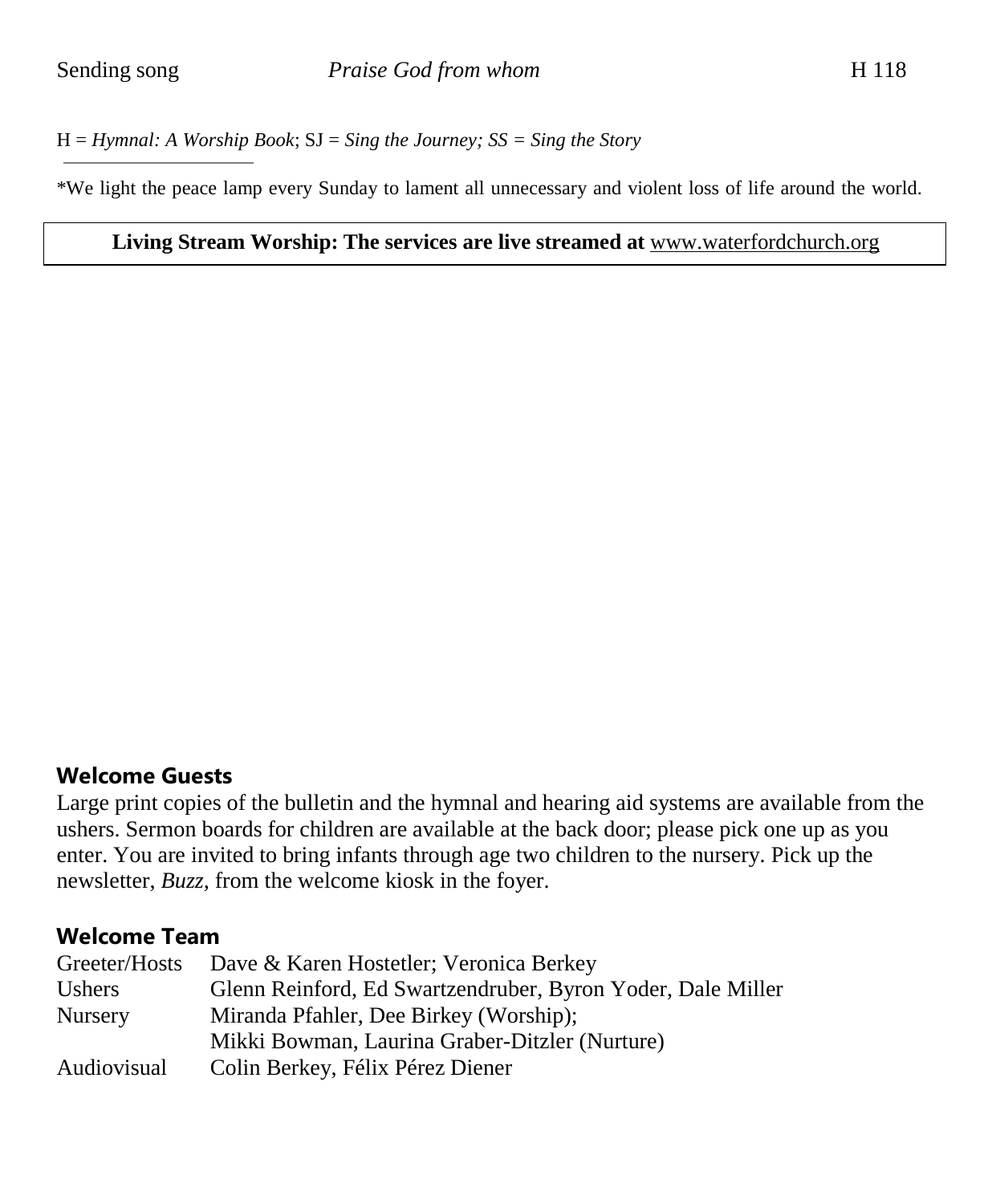## **Prayers for Brothers and Sisters**

Prayers for *Lester Bauman* (Blue Diamond), *Shirley Leinbach* (The Maples) and *Owen Miller* (Courtyard) who are unable to join us for our services.

Addressing violence on the Colombia-Ecuador border, the *three Mennonite conferences in Ecuador* are calling their national government to work for peace and to respect the human rights of all people. Delicia Bravo Aguilar and Peter Wigginton of Mennonite Mission Network ask us to join our brothers and sisters in praying for peace.

*Pastor Cindy* as she begins her sabbatical tomorrow.

*Russ Hochstetler, Beth and JD Smucker and their family* following the death of Cathy.

Students serving as camp counselors and junior counselors this summer: *Ethan Miller* at Camp Friedenswald, and *Nathan Berkey, Sophie Miller, Miranda Pfahler, Nathan Oostland,* and *Isa Hartzler* at Amigo Centre.